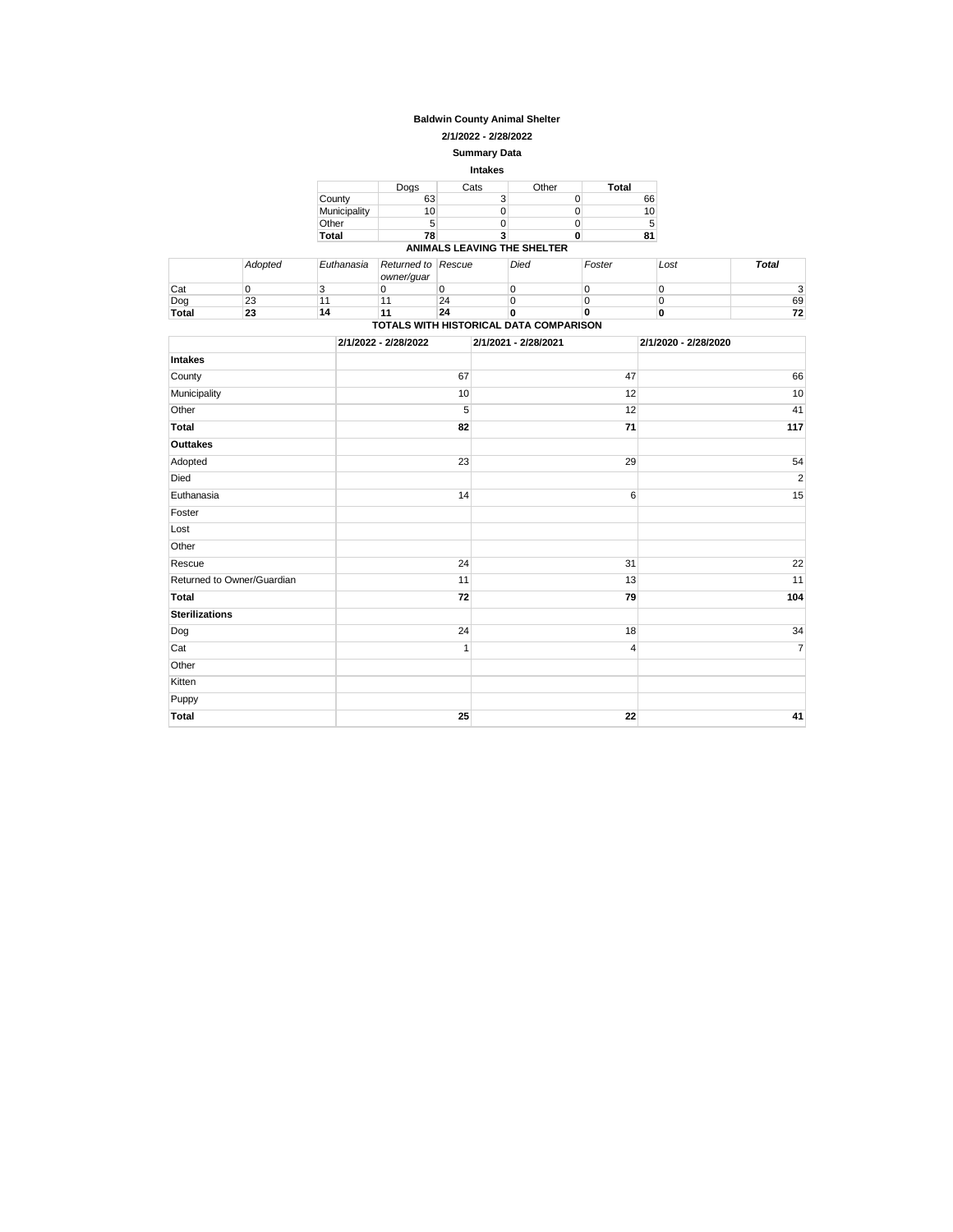|             |         | Animal         |                    | Spaye  |
|-------------|---------|----------------|--------------------|--------|
| <b>Date</b> | ld      | <b>Name</b>    | <b>Animal Type</b> | d/     |
| 02/01/2022  | 7757-21 | Koala          | Dog                | 02/07/ |
| 02/03/2022  | 7818-22 | Hershey        | Dog                | No     |
| 02/04/2022  | 7727-21 | Crawl          | Dog                | No     |
| 02/04/2022  | 7867-22 | Valentines     | Dog                | No     |
| 02/09/2022  | 7873-22 | Cason          | Dog                | No     |
| 02/09/2022  | 7821-22 | Rosemary       | Dog                | No     |
| 02/09/2022  | 7870-22 | Cruz           | Dog                | 02/17/ |
| 02/14/2022  | 7874-22 | Snook          | Dog                | Came   |
| 02/14/2022  | 7839-22 | Nina           | Dog                | No     |
| 02/14/2022  | 7869-22 | Valentino      | Dog                | 02/24/ |
| 02/14/2022  | 7596-21 | Mater          | Dog                | 02/17/ |
| 02/14/2022  | 7293-21 | Piggy          | Dog                | 08/25/ |
| 02/15/2022  | 7843-22 | Lacy           | Dog                | 02/14/ |
| 02/15/2022  | 7896-22 | Fox            | Dog                | 02/14/ |
| 02/18/2022  | 7370-21 | <b>Ballard</b> | Dog                | Came   |
| 02/18/2022  | 7918-22 | Ava            | Dog                | No     |
| 02/19/2022  | 7850-22 | Shiloh         | Dog                | 02/23/ |
| 02/22/2022  | 7911-22 | Sammy          | Dog                | 02/23/ |
| 02/22/2022  | 7849-22 | Shadow         | Dog                | 02/24/ |
| 02/23/2022  | 7921-22 | Blair          | Dog                | 03/03/ |
| 02/23/2022  | 7886-22 | <b>Bailey</b>  | Dog                | 03/04/ |
| 02/25/2022  | 7598-21 | Angie          | Dog                | 02/18/ |
| 02/25/2022  | 7387-21 | <b>Duchess</b> | Dog                | Came   |

# **Outtake Detail for 2/1/2022 - 2/28/2022 Adopted**

Dog 23 **Total 23**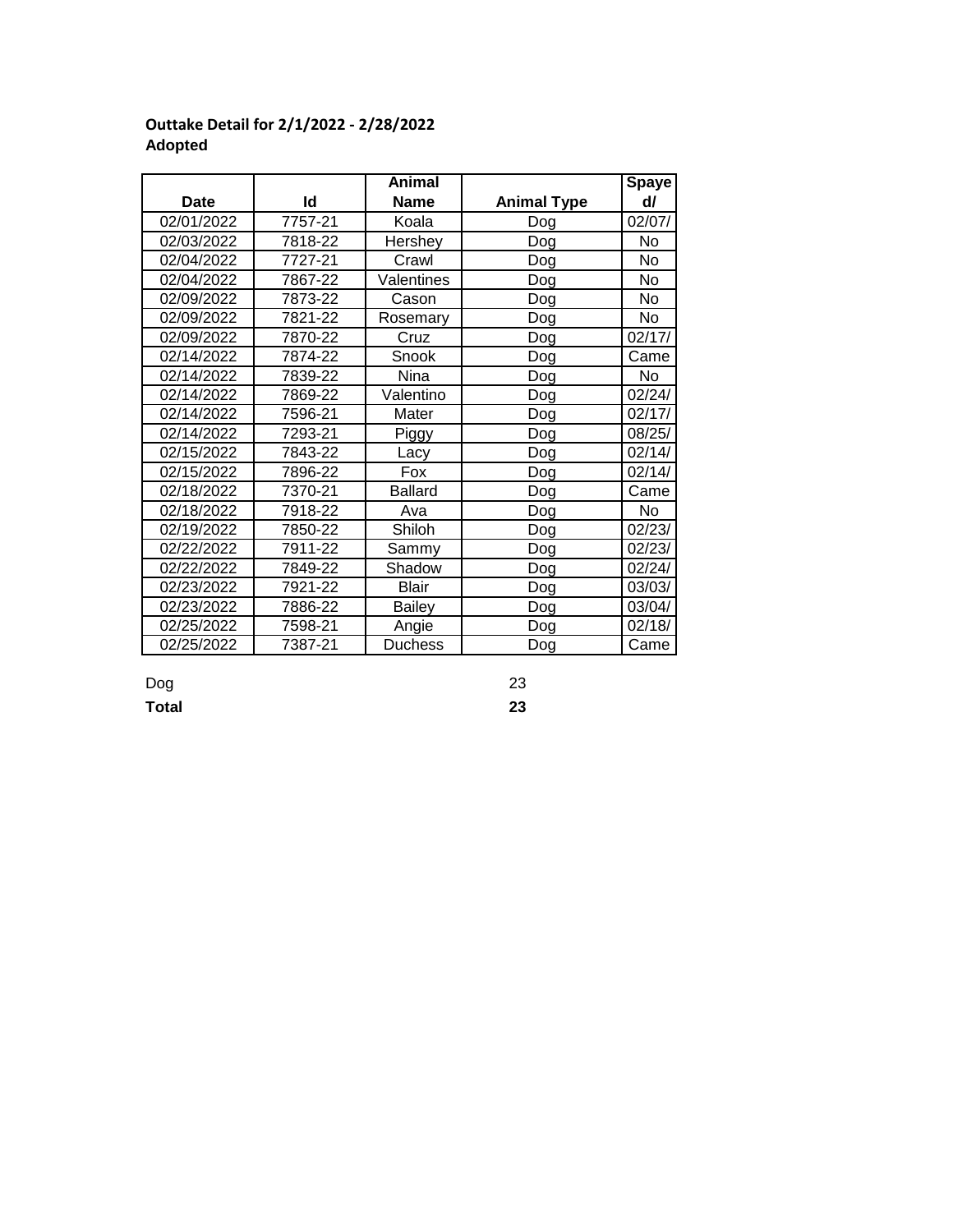|            |         |                    |                    | <b>Spaye</b> |
|------------|---------|--------------------|--------------------|--------------|
| Date       | ld      | <b>Animal Name</b> | <b>Animal Type</b> | d/           |
| 02/02/2022 | 7893-22 | Orange             | Cat                | Unkno        |
| 02/04/2022 | 7805-22 | <b>Bosley</b>      | Dog                | No.          |
| 02/04/2022 | 7858-22 | Onyx               | Dog                | No.          |
| 02/04/2022 | 7460-21 | Ryan               | Dog                | 09/16/       |
| 02/10/2022 | 7892-22 | Petie              | Dog                | No.          |
| 02/10/2022 | 7885-22 | Abigail            | Dog                | No           |
| 02/18/2022 | 7901-22 | <b>Bruno</b>       | Dog                | No.          |
| 02/18/2022 | 7899-22 | <b>Bruce</b>       | Dog                | <b>No</b>    |
| 02/18/2022 | 7903-22 | Molly              | Dog                | No.          |
| 02/18/2022 | 7894-22 | Coleman            | Dog                | No.          |
| 02/18/2022 | 7875-22 | Friday             | Dog                | No           |
| 02/22/2022 | 7939-22 | River              | Cat                | Unkno        |
| 02/25/2022 | 7941-22 | Smokey             | Cat                | No.          |
| 02/28/2022 | 7760-21 | Grizzlv            | Dog                | 01/18/       |

## **Outtake Detail for 2/1/2022 - 2/28/2022 Euthanasia**

Cat 3

Dog 11

**Total 14**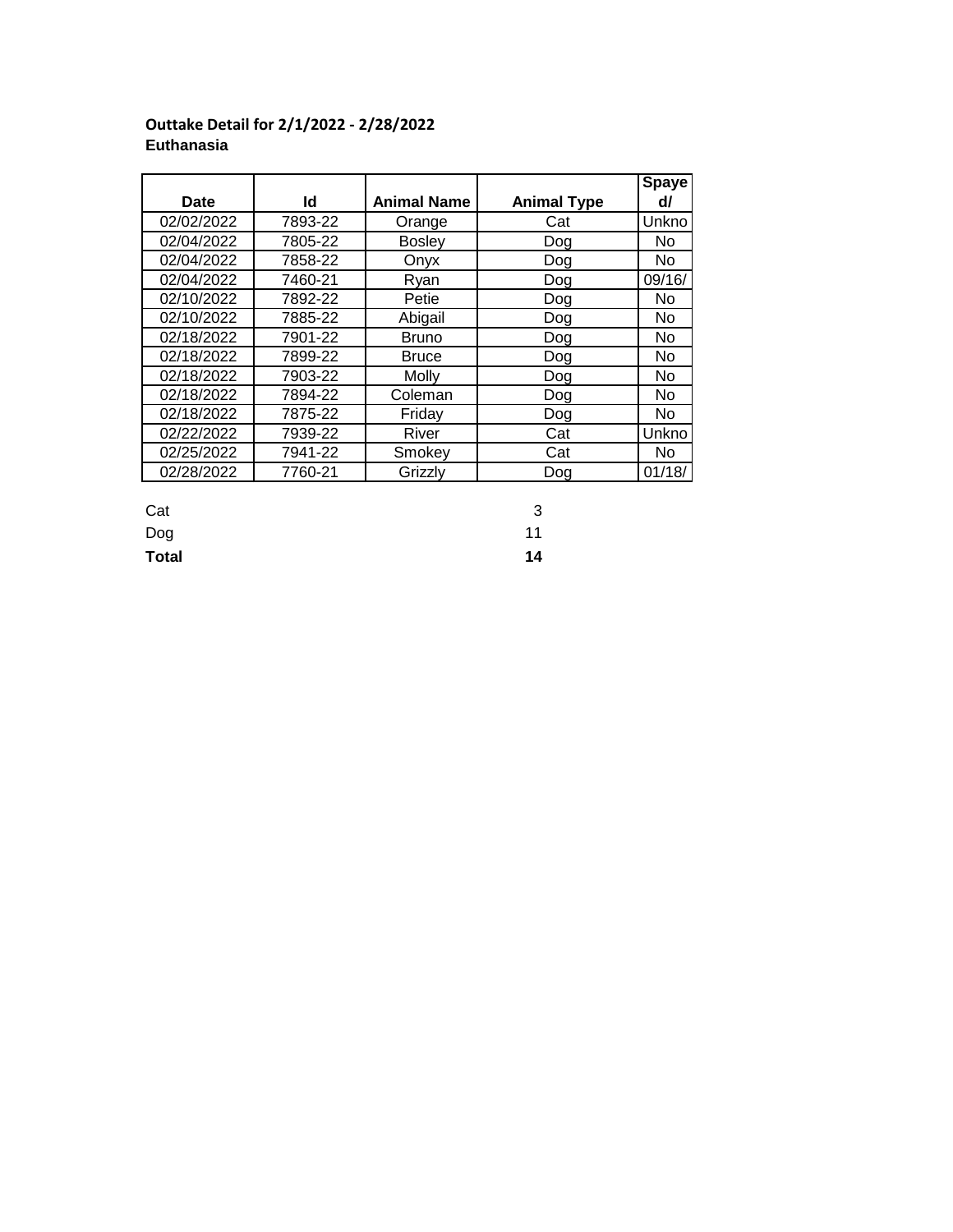| Reason                 |  |  |  |  |  |
|------------------------|--|--|--|--|--|
| Euthanasia, Medical    |  |  |  |  |  |
| Euthanasia, Aggressive |  |  |  |  |  |
| Euthanasia, Aggressive |  |  |  |  |  |
| Euthanasia, Aggressive |  |  |  |  |  |
| Euthanasia, Aggressive |  |  |  |  |  |
| Euthanasia, Aggressive |  |  |  |  |  |
| Euthanasia, Aggressive |  |  |  |  |  |
| Euthanasia, Aggressive |  |  |  |  |  |
| Euthanasia, Aggressive |  |  |  |  |  |
| Euthanasia, Aggressive |  |  |  |  |  |
| Euthanasia, Aggressive |  |  |  |  |  |
| Euthanasia, Medical    |  |  |  |  |  |
| Euthanasia, Medical    |  |  |  |  |  |
| Euthanasia, Medical    |  |  |  |  |  |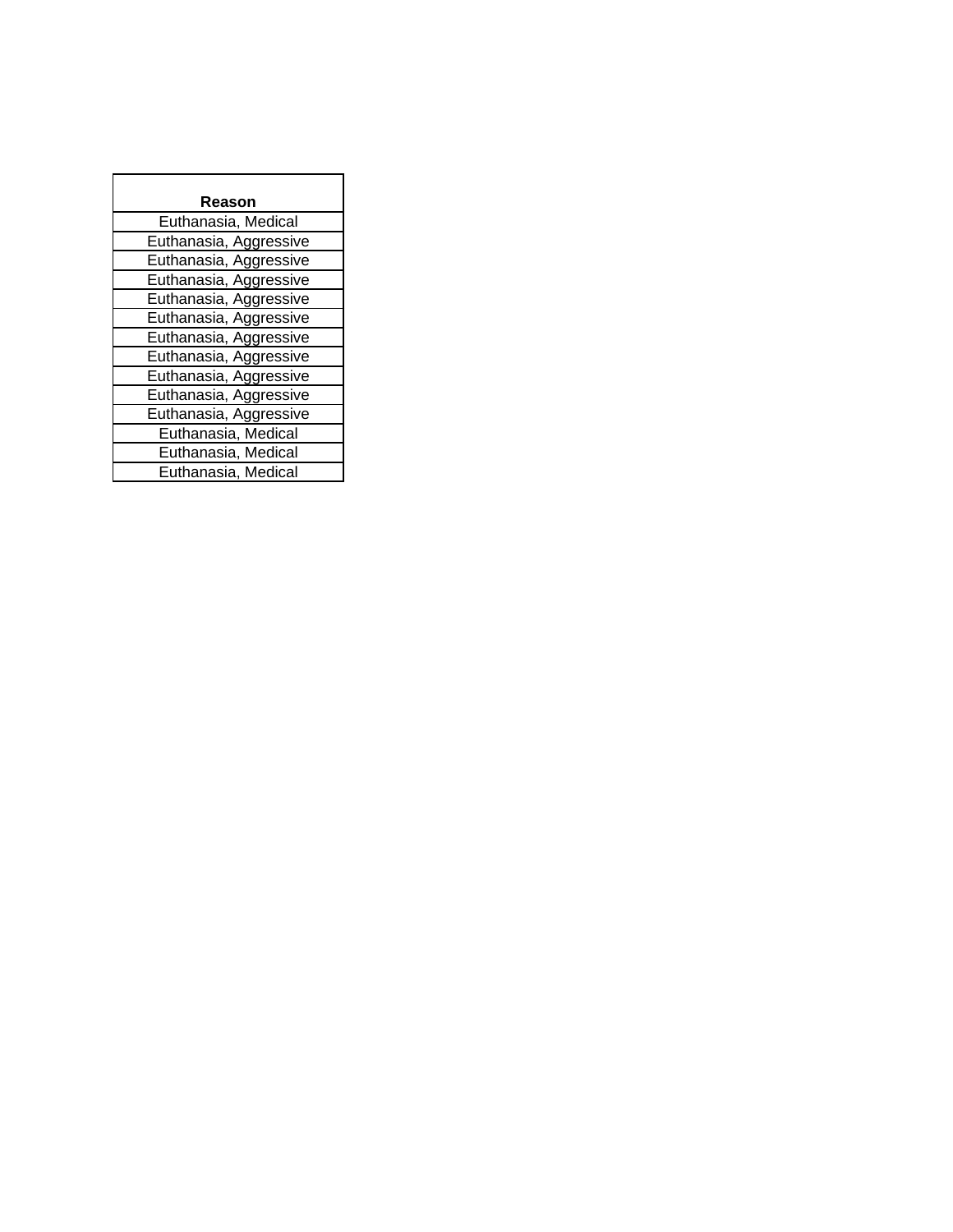### **Outtake Detail for 2/1/2022 - 2/28/2022 Rescue**

|            |         |                    |                    | Perso  | Spayed/                    |
|------------|---------|--------------------|--------------------|--------|----------------------------|
| Date       | ld      | <b>Animal Name</b> | <b>Animal Type</b> | n/Org  | <b>Neutered</b>            |
| 02/05/2022 | 7785-21 | Norton             | Dog                | The    | No                         |
| 02/08/2022 | 7910-22 | Mi                 | Dog                | Road   | No                         |
| 02/08/2022 | 7908-22 | <b>Miles</b>       | Dog                | Road   | <b>No</b>                  |
| 02/08/2022 | 7907-22 | Stacey             | Dog                | Road   | No                         |
| 02/08/2022 | 7906-22 | Tom                | Dog                | Road   | No                         |
| 02/08/2022 | 7905-22 | Toby               | Dog                | Road   | No                         |
| 02/08/2022 | 7904-22 | Gwen               | Dog                | Road   | No                         |
| 02/11/2022 | 7798-22 | Robby              | Dog                | Road   | No                         |
| 02/11/2022 | 7827-22 | Cupid              | Dog                | The    | No.                        |
| 02/11/2022 | 7730-21 | Susan              | Dog                | The    | 01/24/2022                 |
| 02/11/2022 | 7728-21 | Natalie            | Dog                | The    | 01/25/2022                 |
| 02/18/2022 | 7116-21 | Andrea             | Dog                | Road   | No                         |
| 02/20/2022 | 7430-21 | Jora               | Dog                | The    | 09/29/2021                 |
| 02/20/2022 | 7717-21 | Spook              | Dog                | The    | Came in Sterilized/Altered |
| 02/25/2022 | 7933-22 | Angel              | Dog                | Little | No                         |
| 02/27/2022 | 7832-22 | Winston            | Dog                | The    | 01/24/2022                 |
| 02/28/2022 | 7759-21 | Bear               | Dog                | The    | 01/25/2022                 |
| 02/28/2022 | 7701-21 | Jolly              | Dog                | The    | 02/22/2022                 |
| 02/28/2022 | 7891-22 | Babs               | Dog                | The    | 02/24/2022                 |
| 02/28/2022 | 7889-22 | Oreo               | Dog                | The    | 02/24/2022                 |
| 02/28/2022 | 7898-22 | Nola               | Dog                | The    | 02/17/2022                 |
| 02/28/2022 | 7876-22 | David              | Dog                | The    | 02/17/2022                 |
| 02/28/2022 | 7890-22 | <b>Baxter</b>      | Dog                | The    | 02/25/2022                 |
| 02/28/2022 | 7762-21 | Jameson            | Dog                | The    | Came in Sterilized/Altered |

Dog 24 **Total 24**